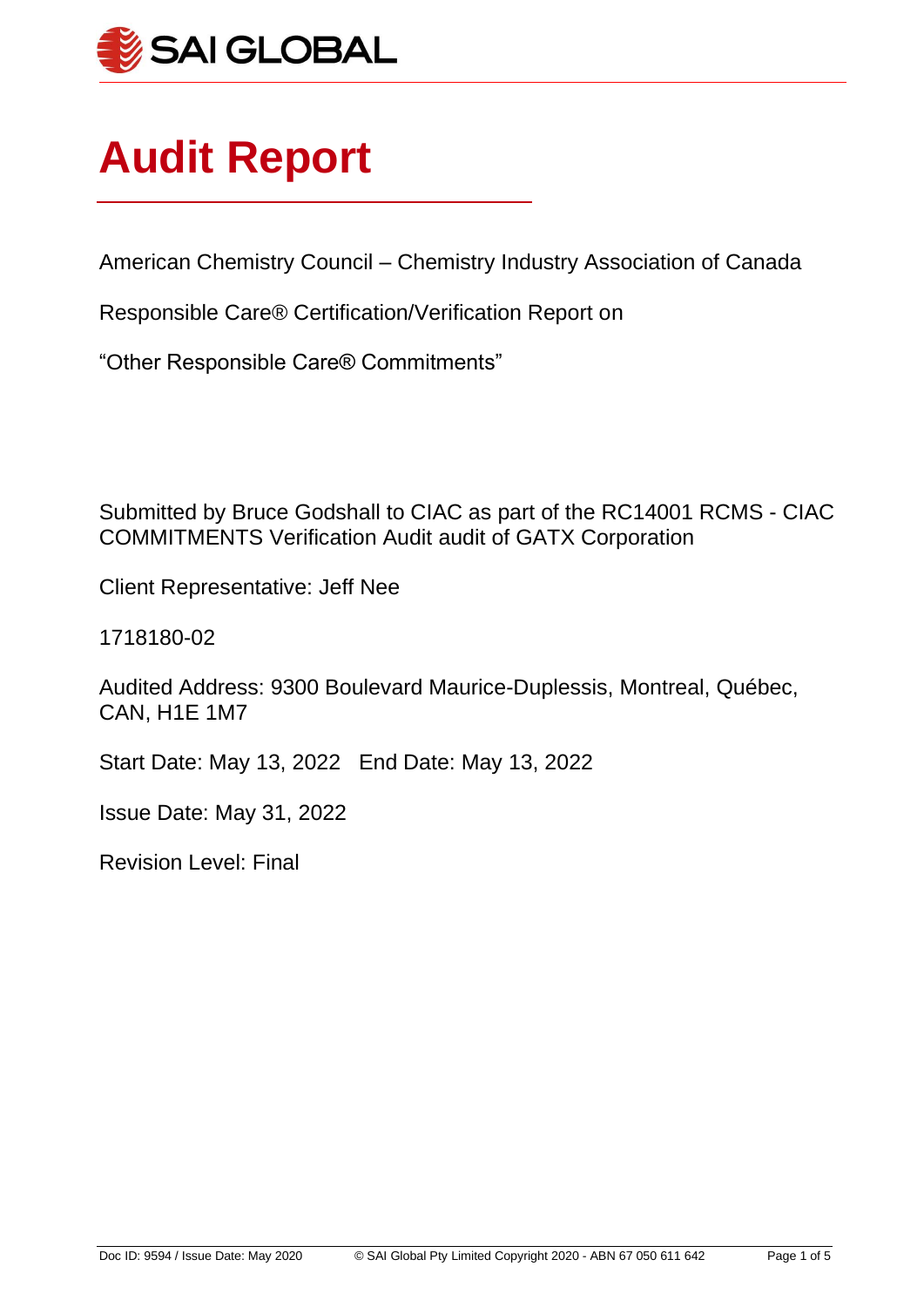#### **BACKGROUND INFORMATION**

SAI Global conducted an audit of GATX Corporation beginning on May 13, 2022 to RC14001 RCMS - CIAC COMMITMENTS. This audit report addresses the CIAC Other Responsible Care® Commitments portion of the audit. Full audit results are contained in the RC14001 RCMS - CIAC COMMITMENTS report held by GATX Corporation and SAI Global.

The purpose of this audit report is to summarise the degree of compliance with relevant criteria, as defined on the cover page of this report, based on the evidence obtained during the audit of your organization. This audit report considers your organization's policies, objectives, and continual improvement processes. Comments may include how suitable the objectives selected by your organization appear to be in regard to maintaining customer satisfaction levels and providing other benefits with respect to policy and other external and internal needs. We may also comment regarding the measurable progress you have made in reaching these targets for improvement.

SAI Global audits are carried out within the requirements of SAI Global procedures that also reflect the requirements and guidance provided in the international standards relating to audit practice such as ISO/IEC 17021-1, ISO 19011 and other normative criteria. SAI Global Auditors are assigned to audits according to industry, standard or technical competencies appropriate to the organization being audited. Details of such experience and competency are maintained in our records.

This report has been prepared by SAI Global Limited (SAI Global) in respect of a Client's application for assessment by SAI Global. The purpose of the report is to comment upon evidence of the Client's compliance with the standards or other criteria specified. The content of this report applies only to matters, which were evident to SAI Global at the time of the audit, based on sampling of evidence provided and within the audit scope. SAI Global does not warrant or otherwise comment upon the suitability of the contents of the report or the certificate for any particular purpose or use. SAI Global accepts no liability whatsoever for consequences to, or actions taken by, third parties as a result of or in reliance upon information contained in this report or certificate.

Please note that this report is subject to independent review and approval. Should changes to the outcomes of this report be necessary as a result of the review, a revised report will be issued and will supersede this report.

#### **Definitions and action required with respect to audit findings**

#### **Opportunity for Improvement:**

A documented statement, which may identify areas for improvement however shall not make specific recommendation(s).

Action required: Client may develop and implement solutions in order to add value to operations and management systems. SAI Global is not required to follow-up on this category of audit finding.

#### **Non-conformance:**

#### **Major Non-conformance**:

Based on objective evidence, the absence of, or a significant failure to implement and/or maintain conformance to requirements of the applicable standard. Such issues may raise significant doubt as to the capability of the management system to achieve its intended outputs (i.e. the absence of or failure to implement a complete Management System clause of the standard); or

A situation which would on the basis of available objective evidence, raise significant doubt as to the capability of the Management System to achieve the stated policy and objectives of the customer.

NOTE: The "applicable Standard" is the Standard which SAI Global are issuing certification against, and may be a Product Standard, a management system Standard, a food safety Standard or another set of documented criteria.

Action required: This category of findings requires SAI Global to issue a formal NCR; to receive and approve client's proposed correction and corrective action plans; and formally verify the effective implementation of planned activities. Correction and corrective action plan should be submitted to SAI Global prior to commencement of follow-up activities as required. Follow-up action by SAI Global must 'close out' the NCR or reduce it to a lesser category within 90 days for initial certification and 60 days for surveillance or recertification audits.

If significant risk issues (e.g. safety, environmental, food safety, product legality/quality, etc.) are detected during an audit these shall be reported immediately to the Client and more immediate or instant correction shall be requested. If this is not agreed and cannot be resolved to the satisfaction of SAI Global, immediate suspension shall be recommended.

In the case of initial certification, failure to close out NCR within the time limits means that the Certification Audit Stage 2 may be repeated.

In the case of an already certified client, failure to close out NCR within the time limits means that suspension proceedings may be instituted by SAI Global.

#### **Minor Non-conformance:**

Represents either a management system weakness or minor issue that could lead to a major nonconformance if not addressed. Each minor NC should be considered for potential improvement and to further investigate any system weaknesses for possible inclusion in the corrective action program

Action required: This category of findings requires SAI Global to issue a formal NCR; to receive and approve client's root cause analysis, proposed correction and corrective action taken or planned to be taken; and formally verify the effective implementation of planned activities at the next scheduled audit. Follow-up activities incur additional charges.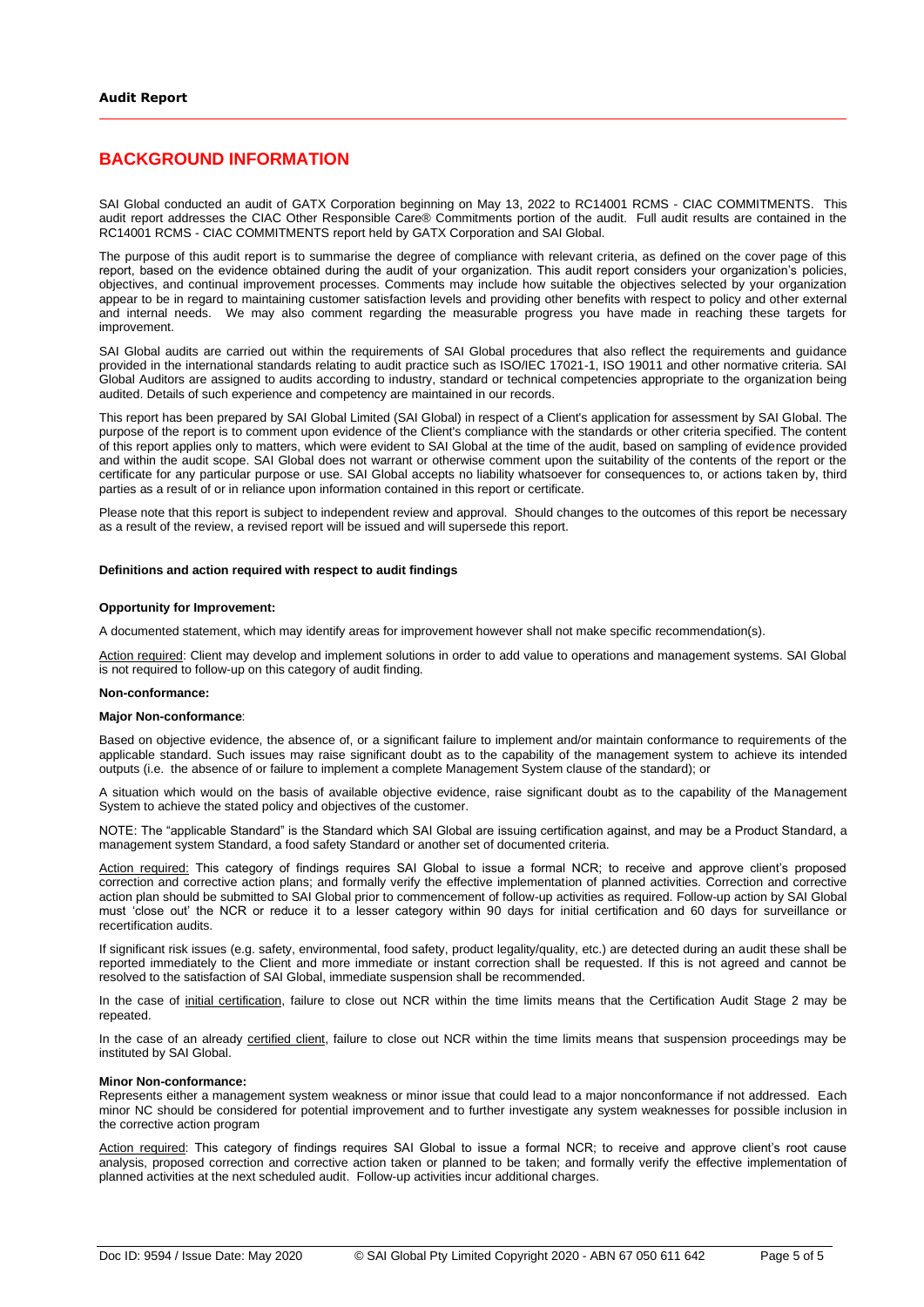## **Scope of audit**

Scope: Providing lease financing and related services to customers operating rail assets.All sites are dependent on Chicago, IL HQ File No 1058468 for management and legal services and activities design and planning.

Site Specific Scope, if applicable: Repair, refurbish, clean and maintain rail tank cars.

#### **Team observations concerning the company's CIAC Responsible Care commitments**

## **Element #1 - TransCAER® ;**

*Evidence of participation in TransCAER® activities by the company where it has operations* Auditor Notes:

## **CIAC Commitment # 1 – TRANSCAER**

Evidence of participation may include, but is not limited to:

- Attendance or presentation at a scheduled TransCAER event
- Participation in national or regional TransCAER meeting, call, webinar
- Review and comment of TransCAER document(s), email(s), etc.,
- Distribution of TransCAER documentation to key stakeholders
- Other actions identified by the company

GATX is actively involved in RC activities, particularly with Regional Leadership committees with meet 3x/year. Meeting agenda includes topics such as roundtable topic discussion, incident review, general education topic, etc. Meetings held Ontario East, Ontario West and West. Vice President, Operations, GATX Corporation, Rail North America, attends a meeting of each area per year. EHS leaders/managers in other GATX sites also attend regional meetings. EHS from Red Deer and Moose Jaw attended meetings on (Prairie Region TRANSCAER® Committee Meeting) December 15, 2021, May 21, 2021 and March 20, 2022. Leadership also participated in the SHARE Network meetings (generally held 5 times/year), last 4/21/2022. CIAC does not have any issues with GATX as noted in their communication with CIAC.

|                                                           | <u>Two</u> or more X <u>require your</u> attention --- Deux X ou plus nécessite votre attention |                                |                           |                                                       |                  |                   | 6                            |                |                   | 8                     | q                           |                          |                              |
|-----------------------------------------------------------|-------------------------------------------------------------------------------------------------|--------------------------------|---------------------------|-------------------------------------------------------|------------------|-------------------|------------------------------|----------------|-------------------|-----------------------|-----------------------------|--------------------------|------------------------------|
| ဌာ<br>Leade<br>틍                                          |                                                                                                 | ᆽ<br>O.<br>ត<br>ਨੋ             | <b>TRANSCAER</b>          |                                                       |                  | <b>pddns</b>      | <b>SHARE</b>                 |                | <b>PSM - GSP</b>  |                       |                             | ⋗<br>퍅<br>Bage<br>≃      | <b>Personnes</b><br>commites |
| ခိ<br>9L<br>ਰੋ<br>$\overline{\bullet}$<br>٩<br>ainip<br>듞 | Members<br>Membres                                                                              | ,<br>ᢛ<br>ھ<br>eting<br>န<br>흉 | <b>Meeting</b><br>Réunion | <b>VADSLUSIUS</b><br>짖<br>égienaw<br>Events<br>gional | <b>NERM</b><br>료 | Supplément<br>eur | ≶<br>Réun<br>eting<br>٥<br>5 | Dannée<br>Date | Yéunion<br>ወ<br>ξ | <b>Donoée</b><br>Data | Vérification<br>erification | -<br><b>Allaced</b><br>ᆵ | eso<br>-<br>8<br>ದ           |
| QC                                                        | <b>GATX Rail</b>                                                                                |                                |                           |                                                       |                  |                   |                              |                |                   |                       | <b>RCMS</b>                 |                          |                              |

## **Element #2 - Community**

*Evidence of the development and communication of a worst-case scenario and other community engagement requirements*

Auditor Notes:

#### **CIAC Commitment # 2 – Community**

#### **RESPONSIBLE CARE HAZARD ASSESSMENT - MONTREAL SERVICE CENTER, GATX RAIL,**  Prepared by: Air Quality Consulting, Arvada, Colorado

November 2005 - Updated: 2022. Two different release scenarios were studied:

• A "worst case" release which represents a total and rapid loss of the entire contents of a full tank car. Although potentially catastrophic in nature, the likelihood that this scenario could occur is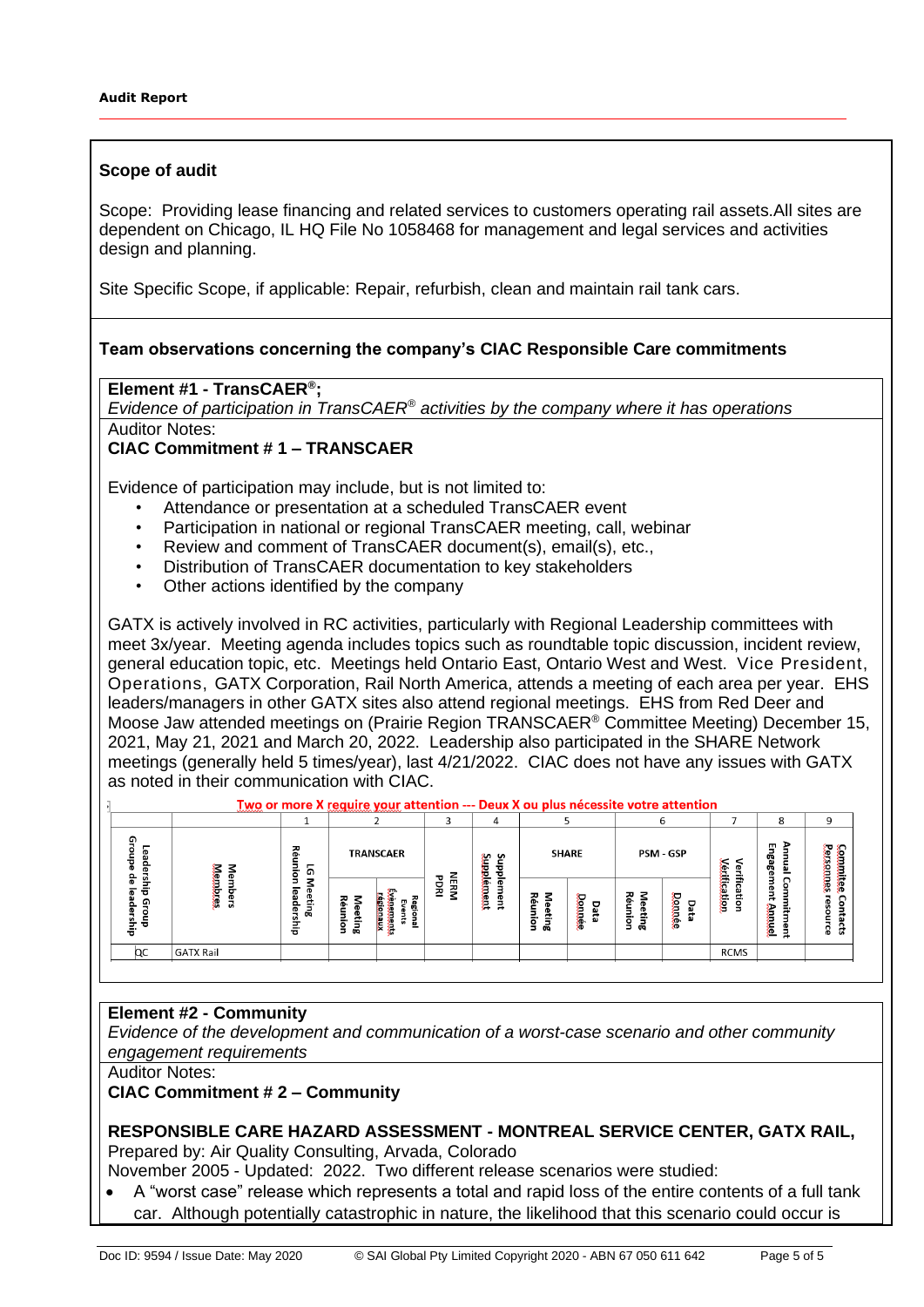extremely improbable since company procedures specify that fully loaded cars are not to be directed to the facility. In the event that such a car arrived as a result of a delivery error, it would be immediately removed from the facility and placed back in the domain of the delivering railroad.

• An "alternative release", which represents a total release of a relatively small amount of residual commodity. This represents the most credible release scenario, as propane tank cars typically contain less than three atmospheres of residual pressure. On this basis, a release of 1000 pounds of propane was used to represent the most credible "alternative release" scenarios.

#### **Summary of Results**

The methodology and procedure for determining the flammable end point of propane, and the resulting impact on the community, is described in the following sections.

For the most credible release scenario (alternative release), the results show that a release of a flammable commodity in an amount that is typically received at the facility will have minimal, if any, impact to the surrounding community. There is one business directly southwest of the facility that is approximately 500 meters from the cleaning rack, and which falls outside of the end point. There are no residences, schools, hospitals, parks or recreational areas that fall within the endpoint.

As stated previously, the likelihood that a "worst case release" would occur at the Montreal Service Center is highly improbable since a number of errors would have to occur for a fully loaded car to arrive at the facility and then catastrophically fail. In the unlikely event that a worst-case release occurred, impacts to the community could be significant as a relatively large population falls within the flammable endpoint.

## **Element #3 - Participation**

*Evidence of participation by company leadership in CIAC Responsible Care activities, committees and submission of an annual Responsible Care recommitment letter*

Auditor Notes:

## **CIAC Commitment # 3 – Participation**

Evidence of participation by leadership in CIAC Responsible Care activities, committees and annual RC recommitment letter

- Active participation is expected, appropriate to each company's circumstances, in CIAC committee work, meetings and outreach activities of the association in support of advancing, managing and continually improving Responsible Care across the industry. CIAC does not prescribe how such participation is to take place.
- CIAC Committees include:
	- SHARE Network\*, Process Safety Network, Product Stewardship Network
	- Technical Management, Public Affairs and Business and Economics Committees
	- TransCAER®, TEAP III and Transport Committees
	- Responsible Care Leadership Groups

|  |  |  | Two or more X require your attention --- Deux X ou plus nécessite votre attention |  |
|--|--|--|-----------------------------------------------------------------------------------|--|
|  |  |  |                                                                                   |  |

|                             |                        | л.                                          |                                                                      |                                                                                               | ಎ              | ↔                                |                       |                                        |                                                   | u                       |                                            | $\circ$                                           | ⋍                   |
|-----------------------------|------------------------|---------------------------------------------|----------------------------------------------------------------------|-----------------------------------------------------------------------------------------------|----------------|----------------------------------|-----------------------|----------------------------------------|---------------------------------------------------|-------------------------|--------------------------------------------|---------------------------------------------------|---------------------|
| ഹ<br>۰<br>m<br>န္<br>s      | -<br>ൈ                 | ᆽ<br>$\overline{0}$<br>≕<br>۵<br>=.<br>٥    |                                                                      | <b>TRANSCAER</b>                                                                              | ᠊ᢦ             | ۶n<br>ဖ<br>ò<br>ರ<br>ರ<br>Ѣ<br>= |                       | <b>SHARE</b>                           |                                                   | <b>PSM - GSP</b>        | <b>Mattlic</b><br>ቋ<br>₿                   | ⋗<br>m<br>-<br>ణ<br>ဇွ<br>$\overline{\mathbf{u}}$ | Commitee.<br>Person |
| ಕ<br>൹<br>⊙<br>o<br>73<br>ਤ | Į<br>Ξ<br>ਠ<br>es<br>æ | -<br>ᢛ<br>നാ<br>흪<br>ω<br>으<br>ϋ<br>=.<br>ਠ | ᅎ<br>$\overline{\mathbf{c}}$<br>ಕ<br>eting<br>5<br>=.<br>۰<br>-<br>∍ | vп.<br>꼰<br>F<br>go.<br>$\mathbf{m}$<br><b>Culture</b><br>떨.<br><b>CONSULS</b><br>я<br>ō<br>= | NERN<br>O<br>혼 | imani<br>œ<br>൹<br>؏             | -<br>忍<br>−<br>э<br>œ | Ю<br><b>SULLE</b><br>ᆷ<br>ھ<br>ਛ<br>ŞĎ | –<br>æ<br>Œ<br>Ξ.<br>Ξ.<br>$\circ$<br>-<br>Ξ<br>œ | హ<br>saas<br>Data<br>ΧĐ | ۆۈ<br>±<br>mone<br>$\overline{\mathbf{c}}$ | Φ<br>←<br>$\mathbf{S}$<br><b>Lautal</b><br>ᆵ      | ω<br>-<br>æ<br>m    |
| QC                          | <b>GATX Rail</b>       |                                             |                                                                      |                                                                                               |                |                                  |                       |                                        |                                                   |                         | <b>RCMS</b>                                |                                                   |                     |

GATX is actively involved in RC activities, particularly with Regional Leadership committees with meet 3x/year. Meeting agenda includes topics such as roundtable topic discussion, incident review, general education topic, etc. Meetings held Ontario East, Ontario West and West. Vice President, Operations, GATX Corporation, Rail North America, attends a meeting of each area per year. EHS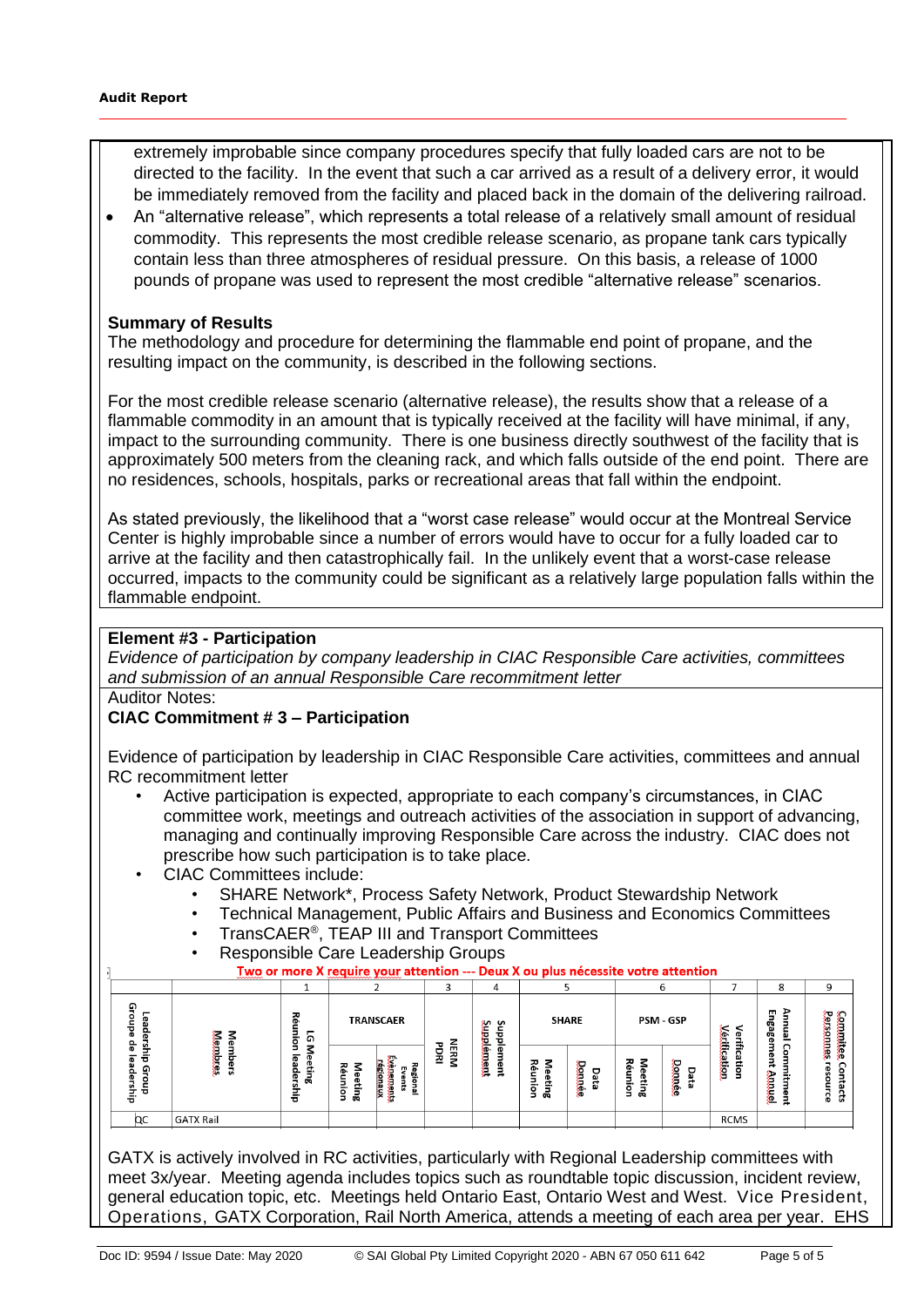leaders/managers in other GATX sites also attend regional meetings. EHS from Red Deer and Moose Jaw attended meetings on (Prairie Region TRANSCAER® Committee Meeting) May 21, 2021, December 15, 2021, and March 20, 2022. Leadership also participated in the SHARE Network meetings (generally held 5 times/year), last 4/21/2022. CIAC does not have any issues with GATX as noted in their communication with CIAC.

Reviewed letter dates 2/1/2022 signed by Brian Kenny 2/1/22 CEO. Posted in facility. Reviewed management review meeting minutes, CIAC requirements are reviewed as part of the meeting, last conducted in the 12/17/21.

## **Element #4 - Performance**

*Evidence the company has provided CIAC with benchmarking data and other required data submissions including subcontractor evaluation requirements*

Auditor Notes:

## **CIAC Commitment # 4 – Performance**

Evidence the company has provided CIAC with benchmarking data and other reporting and subcontractor evaluation requirements, these include:

- Annual NERM Data survey (emissions, releases, etc.,) N/A, members only
- Annual CIAC Supplemental survey ( injuries, fatalities, energy use, water use, process safety incidents, transport incidents) – N/A, members only
- Annual TEAP III survey N/A, members only
- Road Carrier Assessment tool (once/year) N/A, members only
- Rail Carrier Assessment tool (once/year) N/A, members only
- Marine Carrier Assessment tool (once/year) N/A, members only
- Other data collection efforts as directed by CIAC, ACC, ICCA (irregular)
- SHARE data collected for all Canadian sites Montreal, Moose Jaw, Red Deer. VP Operations collects and submits data by the designated due date. Confirmed submission of SHARE data as noted by CIAC<br>Two or more X require your attention --- Deux X ou plus nécessite votre attention

|                             |                     |                                             |                                                                                 |                                     |                                     |                        |                            |                          | b                                                   |                       |                       | $\circ$<br>ົ                         | 9                           |
|-----------------------------|---------------------|---------------------------------------------|---------------------------------------------------------------------------------|-------------------------------------|-------------------------------------|------------------------|----------------------------|--------------------------|-----------------------------------------------------|-----------------------|-----------------------|--------------------------------------|-----------------------------|
| ⊙<br>ъ<br>о<br>൹<br>o       | ⋝<br>Me             | 忍<br>Ξ<br>-<br>C<br>5                       | <b>TRANSCAER</b>                                                                |                                     | <b>SHARE</b><br><b>Supple</b><br>۰, |                        | PSM - GSP                  |                          | entile                                              | ⋗<br>Engage<br>ω<br>÷ | Commitee<br>Personnes |                                      |                             |
| Ф<br>73<br>ω<br>ດ<br>n<br>흥 | dembres<br>ᇂ<br>ers | –<br>α<br>o<br>ω<br>œ<br>Ē<br>௨<br>ወ<br>-ਰਾ | 7<br>忍<br>cheusra<br>۶<br>ക<br>ŝ<br>š<br>e<br>Ell<br>ā.<br>٤<br>œ<br><b>Gui</b> | درج<br>고<br>ሮ<br>euojā<br>ents<br>⋍ | ट<br>NERM<br>혼                      | Supplément<br>Ξ<br>eut | 5<br>ᆽ<br>ው<br>٥<br>5<br>œ | Ю<br><b>saas</b><br>Data | ᅎ<br>Ξ<br>ëun<br>$\sigma$<br>Ф<br>c.<br>ㅎ<br>Ξ<br>൹ | Dannée<br>Data        | ∼<br>mone<br>ë.<br>g  | Ξ<br>⋍<br>ent<br><b>Autuuld</b><br>å | ⌒<br>9<br>g<br>굽<br>ទូ<br>ន |
| QC                          | <b>GATX Rail</b>    |                                             |                                                                                 |                                     |                                     |                        |                            |                          |                                                     |                       | <b>RCMS</b>           |                                      |                             |

## **Element #5 - Commitments**

*Evidence the company has reviewed its activities against CIAC's Responsible Care Principles and Ethics and its position on sustainability and corporate responsibility* 

Auditor Notes:

 $\overline{1}$ 

## **CIAC Commitment # 5 – Commitments**

Evidence the company has conducted a Review of Responsible Care Principles and Ethics and its position on sustainability and corporate responsibility.

- The review is confirmed by the company's CIAC leadership representative in a required, annual recommitment letter.
- Refer to the revised 2018 version of the CIAC Responsible Care Ethics and Principles
- Reviewed letter dates 2/1/2022 signed by Brian Kenny 2/1/22 CEO. Posted in facility. Reviewed management review meeting minutes, CIAC requirements are reviewed as part of the meeting, last conducted in the 12/17/21.

#### **Element #6 - Dialogue**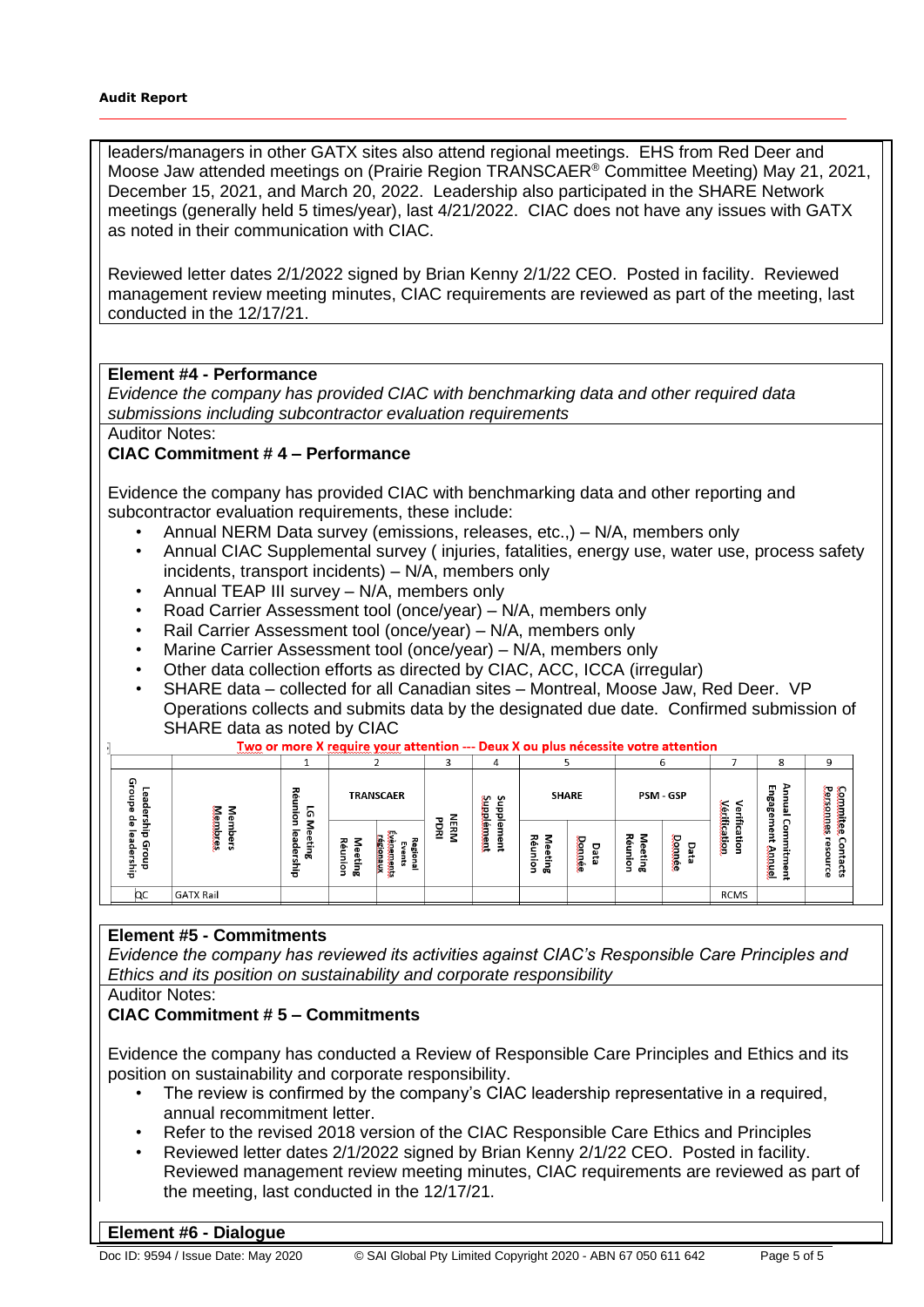*Evidence of stakeholder/community dialogue, including interviews by auditors with local community representatives*

Auditor Notes:

#### **CIAC Commitment # 6 Dialogue (as applicable)**

EHS Manager on numerous occasions tried to make contact with neighbouring companies to inform them of GATX and its activities as well as trying to get a dialogue started pertaining to emergency response and any other pertinent topics. Although a number of contacts were made and informational fliers handed out, the site did not have very much success in terms of further discussions with neighbors.

We were able to have a meeting with Canadian National on Wed 5 /11/22. Discussion involved GATX as a neighbor – no concerns or complaints, collective emergency response – depending on the situation Canadian National and GATX would be able to working together and handle the response. Location would also dictate the course of action and who the responsible party would be. Canadian National and GATX are in open communication on a frequent basis due to CN's required activities in moving railcars in and out of the GATX facility. CN and GATX both indicated that there was not a local Advisory Panel involving other companies and/or neighbors or residents that they were aware of.

Other GATX activities and efforts to reach out to neighbors and interested stakeholders 5/03/2021 – Site safety update and follow-up

9/21/21 – CNRDP – RC information and fence access

11/19/21 – Fire station master #14 - GATX offered site visit, no further response

12/15/21 – Attelier Primcar – reached out with RC information, no further response

4/25/22 – [plemieux@keca.ca](mailto:plemieux@keca.ca) – reached out with RC information, no further response

4/25/22 – [marc.hillman@cn.ca](mailto:marc.hillman@cn.ca) – reached out with RC information, meeting set up with rail master as noted above

#### **Element #7 – Indigenous Communities**

*Evidence of engagement with indigenous communities near production facility with respect for their unique history, culture and rights*

Auditor Notes:

## **CIAC Element #7 – Indigenous Communities**

GATX has researched the site location and immediate surrounding area with no evidence of indigenous communities near the production facility with respect to history, culture or rights. If evidence of such a community would be uncovered in the future, GATX would, as appropriate

- Identify and seek to pro-actively engage with such indigenous communities.
- Seek to develop and maintain a working relationship to enable effective communications.
- Provide support to allow communities the capacity to engage with the company.
- Review the effectiveness of the outreach, communications and engagement process.
- Provide community members equitable access to employment and contracting opportunities.

#### **Element #8 – Promotion/Awareness**

*Evidence that the company promotes Responsible Care by name and employees are aware of the term.*

Auditor Notes:

# **CIAC Commitment # 8 (as applicable) – RC**

- 1. During an audit, employees must be able to demonstrate awareness of term "Responsible Care"
- 2. Company can demonstrate promotion of Responsible Care through various mechanisms, such as:
	- References on company website
		- Logo on trucks, facilities, letterhead, promotional documents, business cards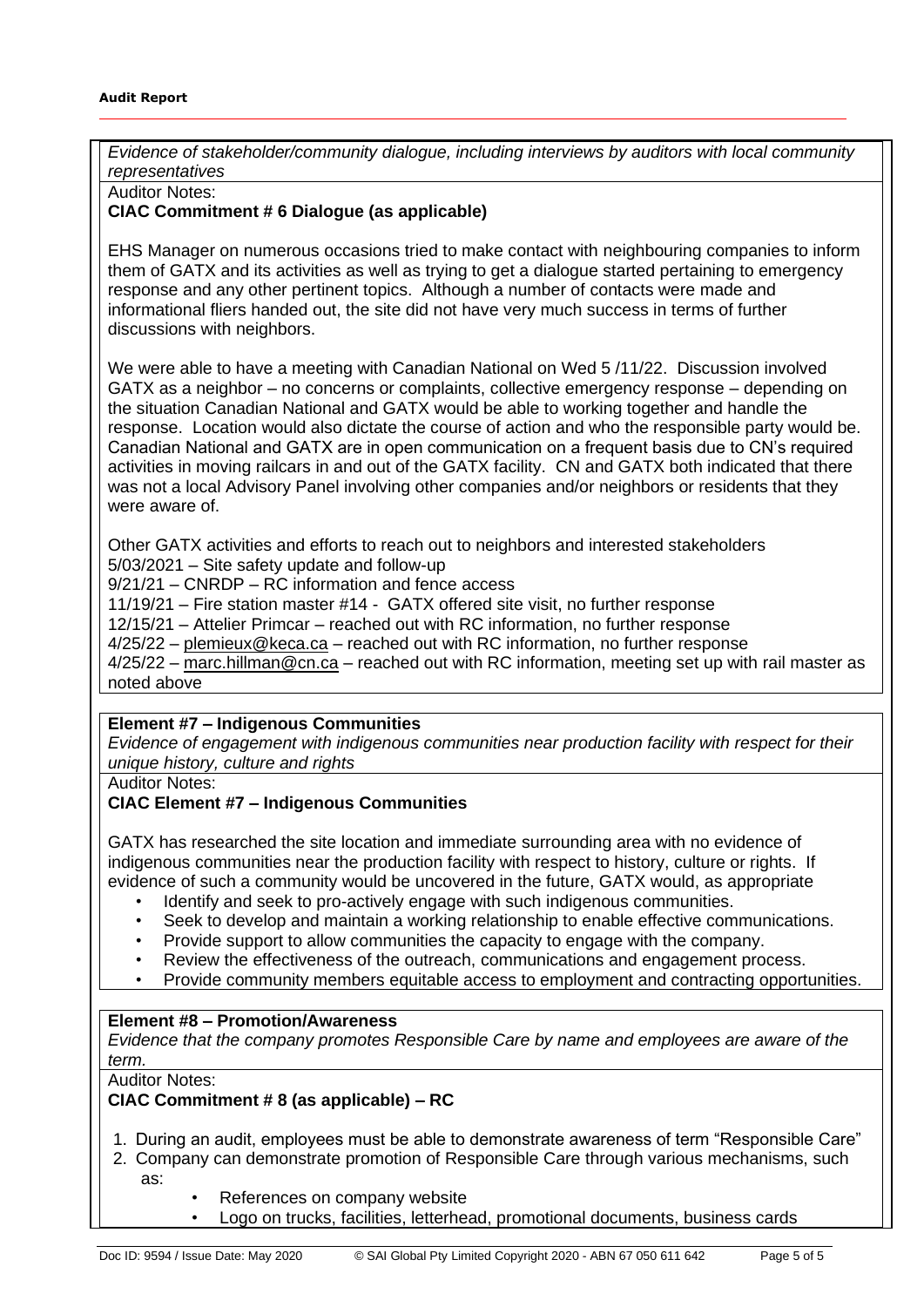During audit, number of employees, e.g. Blasting, Finishing, Coating, etc were asked about Responsible Care and "what the term and program meant to them". All employees were able to clearly articulate in their own words what RC was and what it meant to them. GATX has the logo noted on its website as well as all employees are given refresher training 2 times/year. Responsible Care is also part of DSBO safety observations and SQDC meetings.

# **Successful ("excellent"/ "best") practices identified on the audit**

- Site uses the SDQC methodology covering Safety, Environmental, Delivery, Quality and Cost. Communication boards are located in each department with up-dated communications, performance data, etc. Meetings are held frequently thru-out the week with all department EEs for communication, feedback and discussion.
- DSBO Daily Safe Start Behavior Observations are conducted on a Daily Supervisor, Weekly Safety Supervisor and Monthly – Plant Manager are tracked with nonconformances charted on Pareto Diagrams. Weekly meetings are conducted by management with the site employees. Discussions are around issues concerning health safety, security and working conditions. Suggestions are encouraged and examples were provided of suggestions made and improvements made. Issues found are also raised to maintenance. Nonconformances are tracked and pareto charted. Reviewed and discussed April 2022 DSBO report and result

## **Non-conformities related to "Other Responsible Care® Commitments"**

• None identified

## **Opportunities for improvement**

• None identified

## **Observations concerning the presence of a "Self-Healing" (effective) management system**

- Improvement include improved security with new access gates, PPE improvement new gloves, new jack standards for improved stability.
- Safety culture "good catch" program employees are encouraged to report / note any safety issue observed thru out the day. Issue is assigned to maintenance or noted in ETQ as potential continual improvement. Corporate sets goals and tracks results on EHS Scorecard with monthly summary communicated to all facilities.

## **Observations Concerning the Role of the Responsible Care Ethic and Principles for Sustainability**

• Performing activities safely is obvious in day-to-day activities, e.g. conducting confined space activities, implementation of "Good Catch" and DSBO programs for issue and improvement identification by all employees.